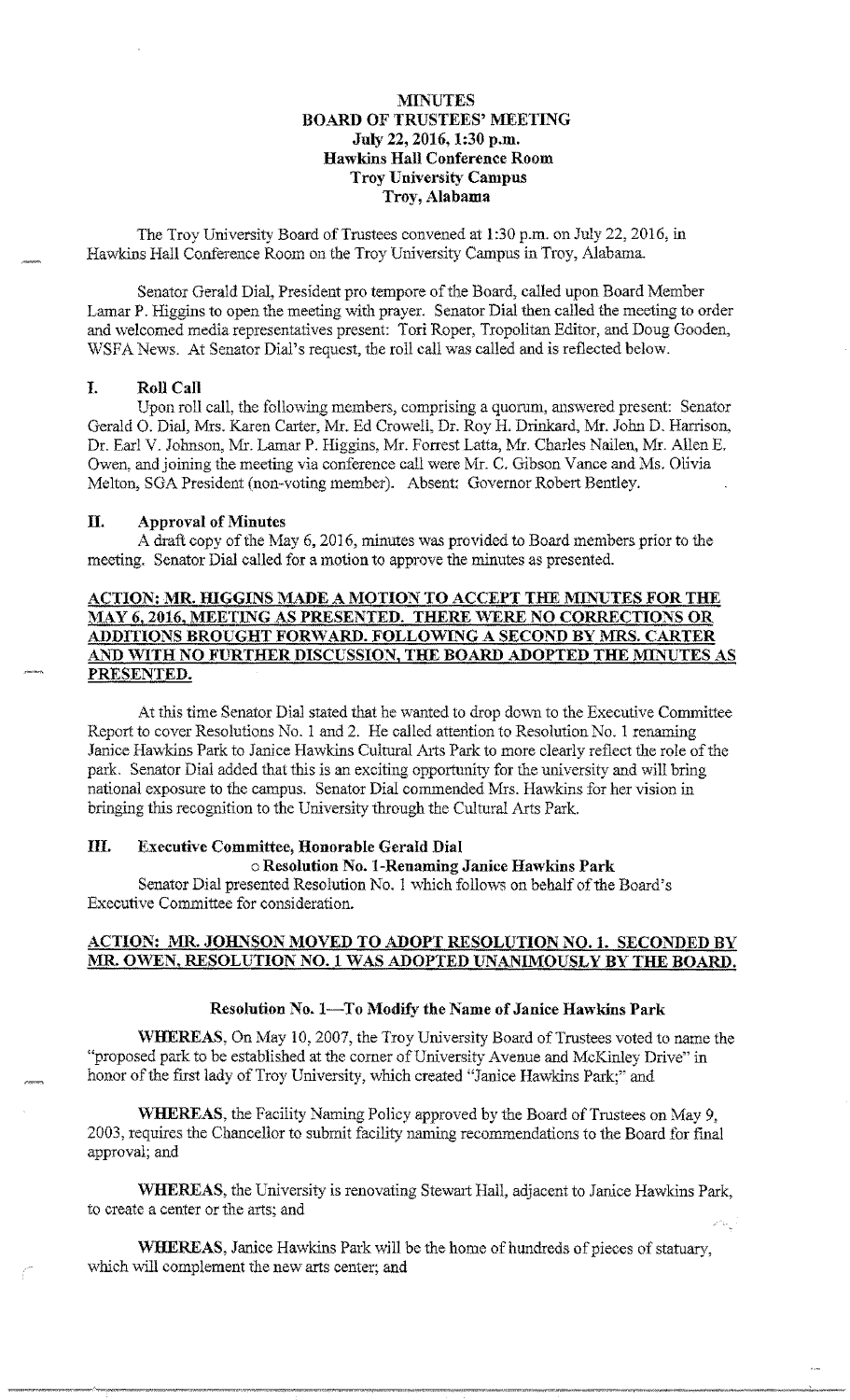Minutes. Board of Trustees' Meeting July 22, 2016  $2|Page$ 

**WHEREAS,** renaming the park "Janice Hawkins Cultural Arts Park" would more accurately reflect the primary role of the park;

**THEREFORE BE IT RESOLVED,** that upon the recommendation of the Chancellor, the name of"Janice Hawkins Park" be changed to "Janice Hawkins Cultural Arts Park."

#### **Resolution No. 2**

### o **Resolution No. 2-Honoring John Harrison for exemplary service**

Senator Dial introduced Resolution No. 2 honoring Mr. John Harrison. He added that the Board is excited to bring this resolution forward. Mr. Harrison has been a member of the Board for many years and has brought great credit to the state through his many contributions to the State of Alabama as outlined in the resolution.

## **ACTION: MR HIGGINS MADE A MOTION TO ADOPT RESOLUTION NO. 2 AS FOLLOWS. A SECOND WAS PROVIDED BY MRS. CARTER AND THE RESOLUTION WAS ADOPTED UNANIMOULY BY THE BOARD.**

Following adoption by the Board, a framed copy of the resolution was presented to Mr. Harrison. Mr. Harrison expressed his appreciation on the recognition.

### **Resolution No.2-Honoring John D. Harrison for exemplary service to the State of Alabama**

**WHEREAS,** the Honorable John D. Harrison, a Selma native, is a Troy University alumnus, class of 1967, and has been a member of the Troy University Board of Trustees since 1995;and

**WHEREAS,** Mr. Harrison's successful career in business, finance, economic development, and public service has included serving as President of First Citizens Bank of Luverne from 1983-2003, as Mayor of Luverne for four terms, President of the Community Bankers Association of Alabama, and as Director of the Alabama Department of Economic and Community Affairs (ADECA) from 2003-2005; and

**WHEREAS,** in 2005 Mr. Harrison was appointed by Gov. Bob Riley as Superintendent of the State Banking Department and subsequently re-appointed by Gov. Robert Bentley; and

**WHEREAS,** Mr. Harrison has served the State of Alabama with selfless integrity both as the Director of ADECA and as Superintendent of Banks, adhering to the highest standards of professionalism and integrity, and

**WHEREAS,** this outstanding public servant's career has reflected positively on Troy University, and

**WHEREAS,** Mr. Harrison retired as Superintendent of Banks on June 30, 2016;

**BE IT THEREFORE RESOLVED,** that the Board of Trustees commend officially Mr. Harrison for his outstanding career and his many and varied contributions to the betterment of Alabama and the benefit of its citizens, and that a copy of this resolution be presented to him by his grateful colleagues on the Troy University Board of Trustees.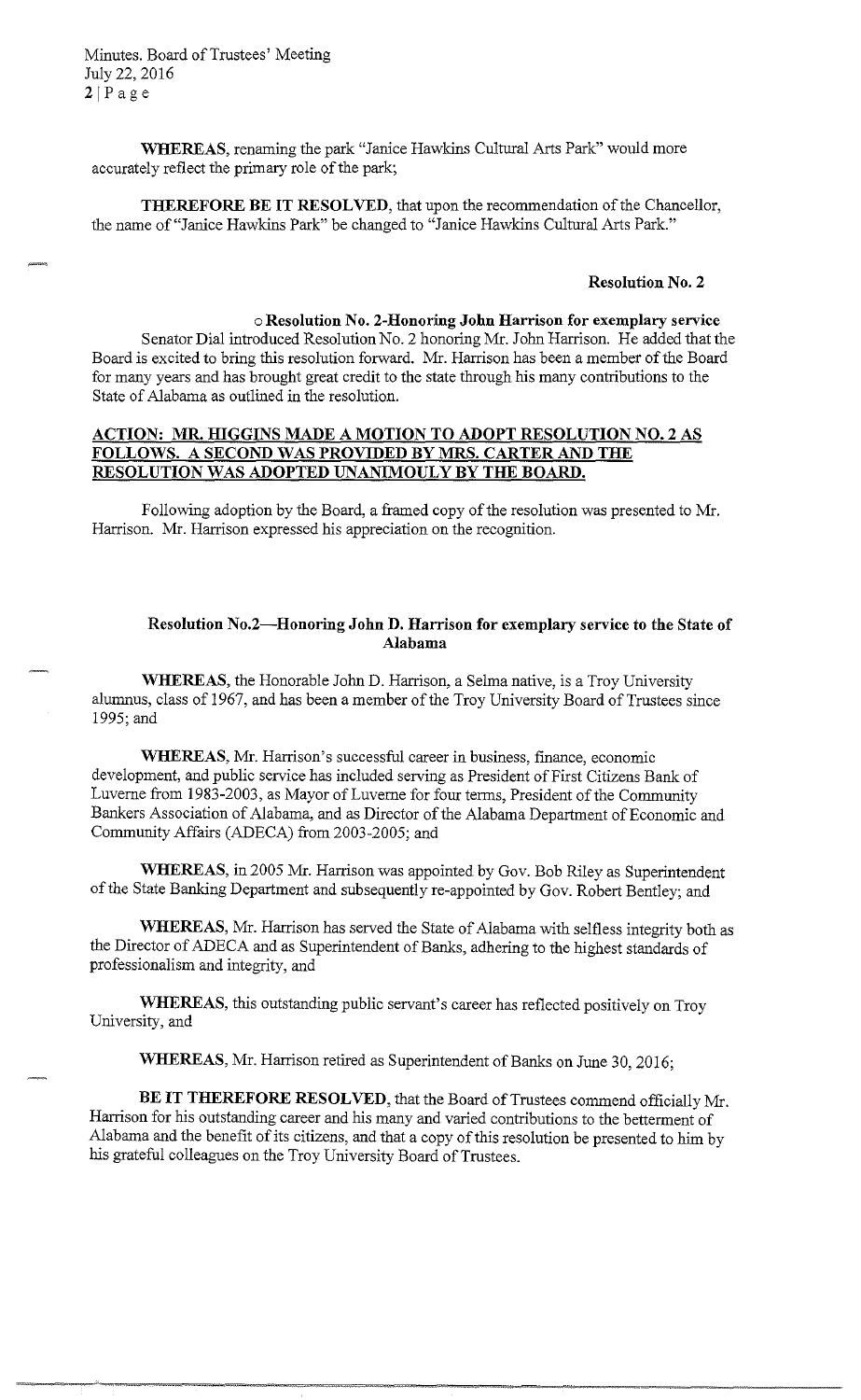Minutes. Board of Trustees' Meeting July 22, 2016 3IPage

## **IV. Reports**

### **A. Chancellor**

The following is a summary of the Chancellor's report.

### Board Agenda Items

- $\checkmark$  Resolution renaming Park
- $\checkmark$  Resolution honoring Mr. Harrison
- ✓ School of Science and Technology Update
- $\checkmark$  Changes in Faculty Handbook
- $\checkmark$  Financial report/approval of budget
- $\checkmark$  Enrollment Update
- $\checkmark$  Report on student recreation center
- ✓ Athletics Strategic Plan Report

### Internationalization

Goal: Prepare graduates who are globally competitive

- $\checkmark$  974,926 international students in USA in 2014-15 --- 80,000 in 1975/+40% last decade
- $\checkmark$  478,815 (40%) enrolled in STEM
- $\times$  72% funded from personal/family funds
- ✓ \$30B economic impact across USA --- \$240m impact in Alabama --- \$30m impact in Troy
- ✓ New Confucius Institute Partner- Chongqing Normal University
- $\checkmark$  Terracotta Warriors for campus have arrived

### Facilities Update

- $\checkmark$  Stewart Hall project underway and will become Cultural Arts Center Dedication set for Nov. 4
- $\checkmark$  New park side entrance from Cultural Arts Center underway
- $\checkmark$  Adams building expansion begins which will add valuable space for our Enrollment Management offices

### Trojans Excel

- $\checkmark$  Diane Orlofsky Outstanding Education Award Alabama Music Education Association
- $\checkmark$  Dr. Chella European Associate for Sports Management's most prestigious award
- $\checkmark$  Dr. Michael Carroll President of Sport & Recreation Law Association
- $\checkmark$  Dr. Dave White Distinguished Citizen for Phenix City by the BSA Council

### Vision for Alabama Campuses and TROY Online

- $\checkmark$  Montgomery Campus focus Graduate education center
- $\checkmark$  Dothan Campus focus -support health industry
- $\checkmark$  Phenix City Downtown campus
- $\checkmark$  Online—40% of all TROY classes taught online
- $\checkmark$  Student centered and quality driven!

# Joint Board Retreat-September 23-24

- $\checkmark$  Theme "Road to 10K students"
- $\checkmark$  Discussion to center around what we need to do to grow Troy Campus to 10K, barriers to growth, identity challenges and opportunities
- ✓ Goal: Solicit Board input

### Road to  $10K -$  Academics

- $\checkmark$  STEM faculty and facilities  $-$  Grow adjunct pool
- ✓ Increase support staff-registrar/graduate school & first-year student center
- $\checkmark$  Schedule afternoon/evening classes
- $\checkmark$  Improve retention
- $\checkmark$  Develop internship opportunities

### 10K-International

- $\checkmark$  Offer relevant academic programs
- $\checkmark~$  Provide affordable housing
- $\checkmark$  Develop Latin American strategy
- ✓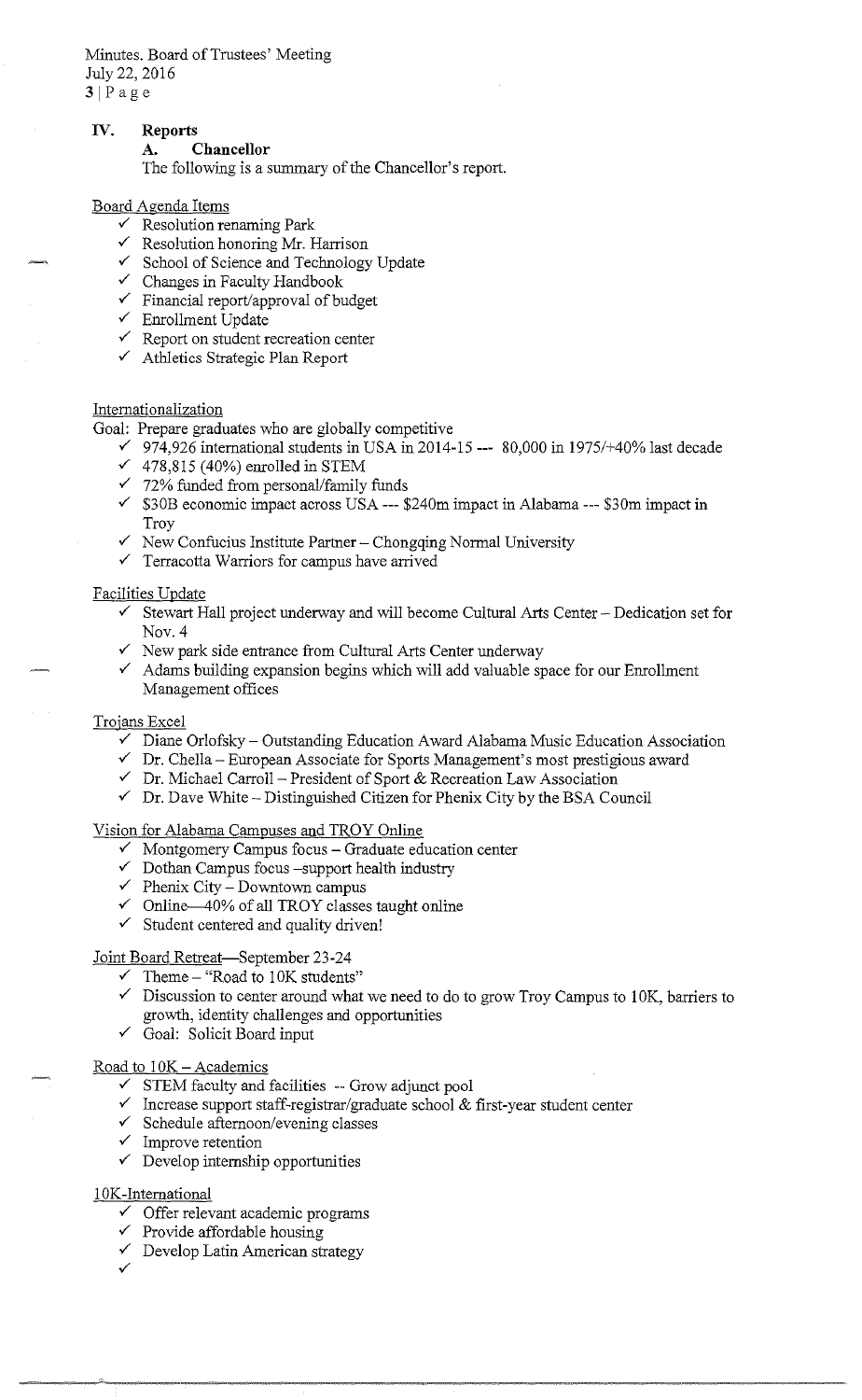# Minutes. Board of Trustees' Meeting July 22, 2016

4jPage

- $\checkmark$  Develop strong international partnerships
- ✓ Avoid "Cash Cow" syndrome

# Road to 10k - student services

- $\checkmark$  Increase residence hall capacity
- $\checkmark$  Increase parking capacity
- ✓ Grow Greek System
- $\checkmark$  Partner City of Troy to expand dining and entertainment options

Road to  $10K - finance$ 

- $\checkmark$  Increase dining opportunities
- ✓ Increase bandwidth
- ✓ Increase public/private partnerships
- ✓ Additional support staff -financial aid counselors

# Road to !Ok-Advancement

- ✓ "Good to great" will result from extramural funding
- $\checkmark$  Increase alumni giving
- $\checkmark$  Increase scholarship funding
- $\checkmark$  Integrated strategy for marketing and recruiting
- ✓ Strengthen Foundation Board of Directors
- $\checkmark$  Involve community opinion leaders
- ✓ Increase competitive grants/contracts

# Dates to Remember

- $\checkmark$  August 14, Odyssey Convocation -- Tom Forman keynote speaker
- $\checkmark$  September 3—football home opener vs. Austin Peay at 6 p.m.
- $\checkmark$  September 17-18 football trip to USM
- ✓ September 23-24- Joint Board Retreat
- $\checkmark$  October 15 Homecoming
- $\checkmark$  November 4 Dedication of Hawkins Park
- $\checkmark$  December 16 Fall commencement and BOT meeting

In conclusion, the Chancellor gave a brief update in regard to a recent matter involving the Manley Johnson Center (MJC) where comments were made by a faculty member regarding the Retirement Systems of Alabama and reference to a "third-tier institution" which was not at all what the professor meant to say. Dr. Hawkins said that the professor was talking about the University being number three as it relates to policy development in Alabama. The Chancellor commended Dr. Earl Ingram and Dr. Judson Edwards for their outstanding leadership in working through this matter.

Dr. Hawkins responded to comments from the Board in this regard and Mr. Nailen stated that it may be helpful if a presentation could be made to the Board in order to have a better understanding about the MJC and the oversight. In response, Senator Dial suggested that a briefing be scheduled during the Board Retreat in September.

# **B. Board Committee Reports**

# • **Academic Affairs, Honorable Karen Carter.**

-----~ .. ---------- ·-~· --------------------

Mrs. Carter reported that the Academic Affairs Committee met in June and covered several topics. As a result of the Academic Affairs discussions, Dr. Steven Taylor, Dean of the College of Arts and Sciences, was asked to update the Board today on the School of Science and Technology.

# o **Update on School of Science and Technology-Dr. Steven Taylor**

Dr. Taylor provided background in the process of establishing a School of Science and Technology to date. He expressed his appreciation to Dr. Govind Menon for his leadership in this initiative. Dr. Taylor added that a focus of the STEM is to expand STEM understanding not only to students in Alabama but also to appeal to international students. Some of the initiatives in this area have been the establishment of a new STEM Academy for the Pike County School System and Charles Henderson High School. Planning is ongoing and we are looking into the process for outreach and development in BTW Magnet School in Montgomery and Dothan City Schools.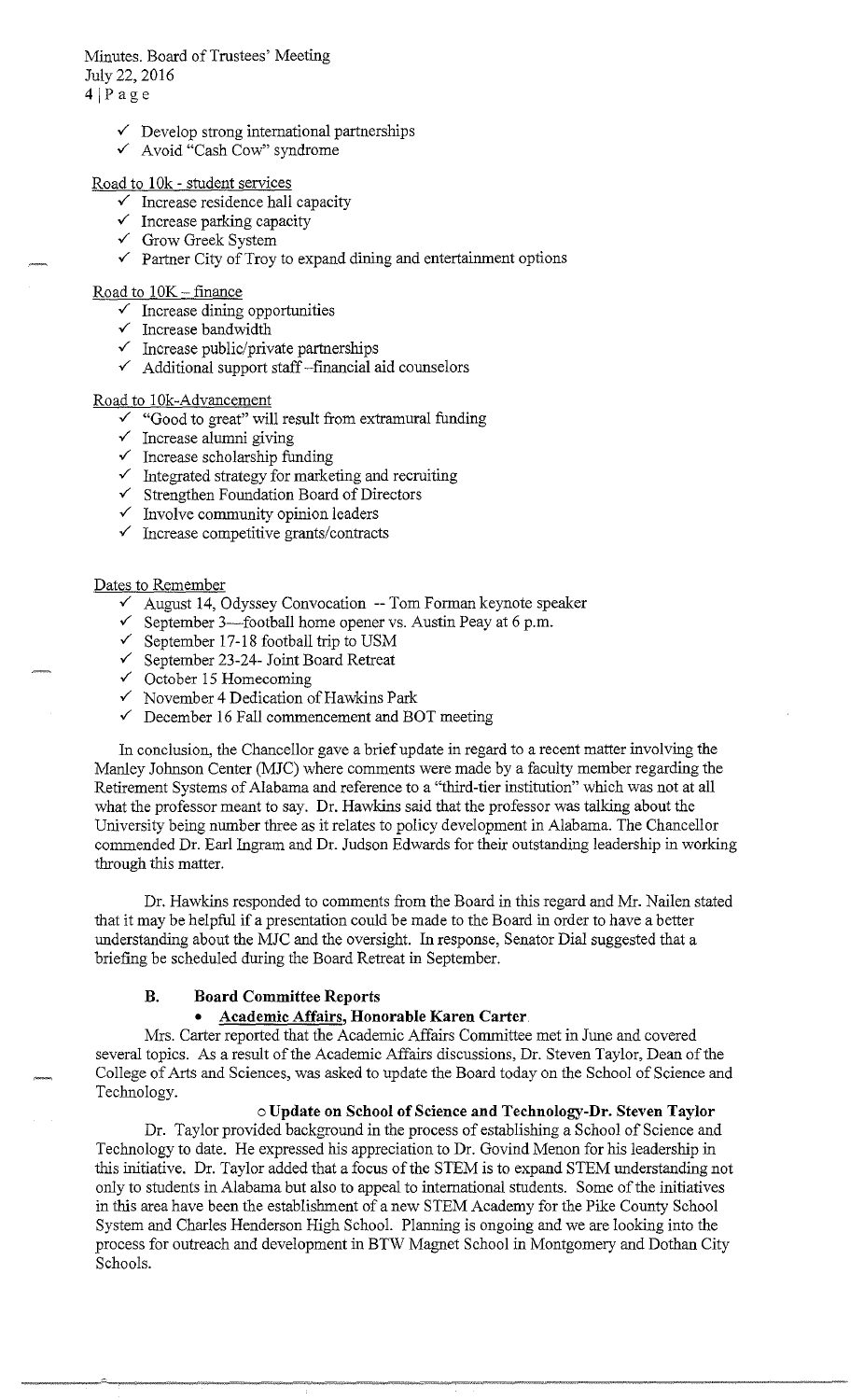Minutes. Board of Trustees' Meeting July 22, 2016 SIPage

Other initiatives underway include seeking grant monies and a joint grant proposal has been submitted between six universities, three community colleges, and state partners to help retain minority students in STEM. A similar grant in scope has been submitted to help student with disabilities.

New research labs have been set up in Biochemistry with Dr. Lukjan Farver; Non-Linear Optics with Dr. James Sanders, and Material Science/Electronic Structure Lab with Dr. Quratulann Ijaz.

Dr. Taylor also reported that we are trying to develop new programs in Applied Electronic Engineering and in Biomedical Engineering.

In conclusion, Dr. Taylor reported the following are areas that need to be addressed:

- ✓ Infrastructure issues: space for office and labs, classroom technology, lab equipment (teaching and research)
- ✓ Marketing: School of Science and Technology (SST) webpage
- ✓ Solidify STEM academy in Montgomery, Troy and Dothan
- $\checkmark$  Help formulate a plan for the future of aviation at Troy University
- $\checkmark$  Administrative help for SST

Discussion followed and Dr. Taylor responded to comments and questions from Board members.

Mrs. Carter thanked Dr. Taylor for his presentation.

### o **Resolution No. 3-Proposed Changes to Faculty Handbook-Dr. Earl Ingram**

Mrs. Carter introduced Resolution No. 3 and called upon Dr. Ingram, who shared the changes as outlined in the resolution below and which are reflected in red. In summary, the CRC change will move from representation by location to representation by discipline.

## **Resolution No. 3-Approving Changes to the Faculty Handbook**

# **ACTION: MRS. CARTER PRESENTED A MOTION ON RESOLUTION NO. 3 ON BEHALF OF THE ACADEMIC AFFAIRS COMMITTEE FOR CONSIDERATION OF**  THE BOARD. THERE BEING NO DISCUSSION, A SECOND WAS PROVIDED BY **MR. CROWELL. RESOLUTION NO. 3 WAS ADOPTED.**

**WHEREAS,** The Faculty Handbook is Troy University's primary document governing academic policy; and

**WHEREAS,** Changes in policy dictate the need to alter the contents of the Faculty Handbook periodically; and

**WHEREAS,** The following changes have been recommended to the Office of the Senior Vice Chancellor for Academic Affairs by the University Review Committee:

### **Proposed Change to Faculty Handbook to become effective August 1, 2016**

3.7.6 College Review Committee

- 3.7.6.l General Guidelines
- 1. The CRC is composed of five senior faculty members elected with at least one from each institutional unit (i.e., the four Alabama campuses and TROY Global Campus, as appropriate for each CRC, respectively); two department chairs selected by the dean; one outside dean,

--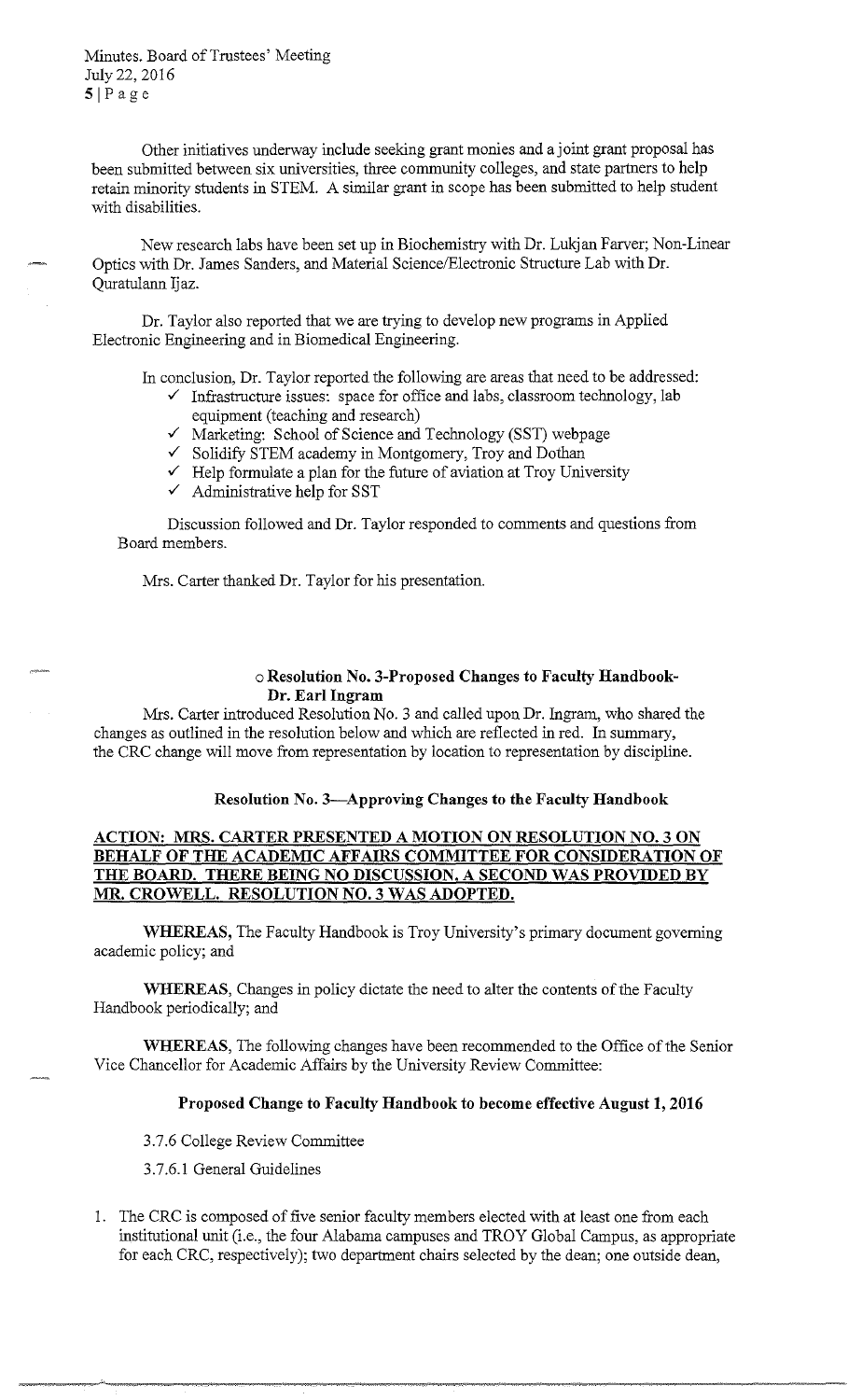Minutes. Board of Trustees' Meeting July 22, 2016  $6|Page$ 

> associate dean or chair appointed by the Senior Vice Chancellor for Academic Affairs; and the dean of the college (names of representatives are reported on Form G, see Appendix C). Departmental faculty members serve staggered three-year terms, with the initial length of the terms to be determined by the CRC. Elected CRC representatives are not eligible to serve on the Committee on Promotion and Tenure Appeals during the same year. A faculty member cannot actively serve on the CRC during a year in which he/she is being considered for promotion. In the instance where the faculty member is also a chair, the dean appoints a senior faculty member to serve in place of the chair. Other instances will be referred to the Senior Vice Chancellor for Academic Affairs.

\*\*\*\*\*\*\*\*\*\*\*\*\*\*\*\*\*\*\*\*\*\*\*\*\*\*\*\*\*\*\*\*\*\*\*\*\*\*\*\*\*

### **Proposed Version 4-13-16**

**3.7.6.1 General Guidelines** 

**1. The CRC is composed of: one senior faculty member elected per departmental** unit within the college, as appropriate for each CRC; two senior faculty members selected **by the dean; one outside dean, associate dean or chair appointed by the Senior Vice Chancellor for Academic Affairs; and the dean of the college (names of representatives are reported on Form G, see Appendix C). Departmental faculty members serve staggered three-year terms, with the initial length of the terms to be determined by the CRC.** The two appointed faculty members serve a term of one year, but may be reappointed on an annual basis, not to exceed three consecutive years. **Elected CRC representatives are not eligible to serve on the Committee on Promotion and Tenure Appeals during the same year. A faculty member cannot actively serve on the CRC during a year in which he/she is being considered for promotion. Other instances will be referred to the Senior Vice Chancellor for Academic Affairs.** 

3.2.4 Professor Emeritus

### **CURRENT LANGUAGE**

PROCEDURE: The department chair and associate dean, with the concurrence of the dean of the college or school and upon notification of the faculty member, recommend to the Faculty Promotion and Tenure Committee and/or Senior Vice Chancellor for Academic Affairs that emeritus status be conferred., a recommendation from the Faculty Promotion and Tenure Committee and/or Senior Vice Chancellor for Academic Affairs is then forwarded to the Chancellor, who acts upon the recommendation and advises the faculty member, department chair, associate dean, dean, and Senior Vice Chancellor for Academic Affairs.

\*\*\*\*\*\*\*\*\*\*\*\*\*\*\*\*

**Proposed Version 8-13-16** 

### **3.2.4. Professor Emeritus**

**To bring policy in line with practice.**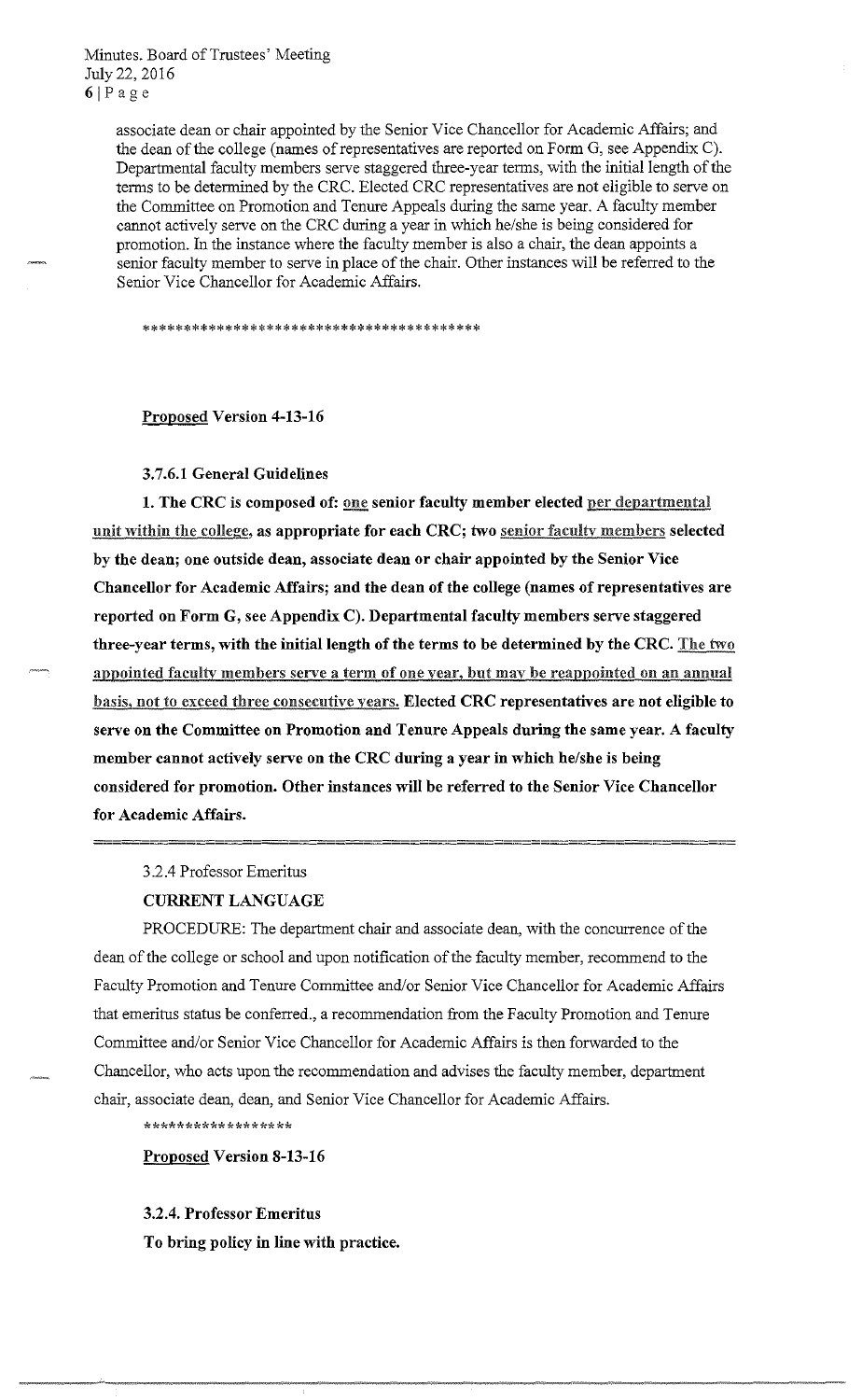### **PROPOSED LANGUAGE**

PROCEDURE: The *immediate supervisor*, with the concurrence of the dean of the **college and upon notification of the faculty member, recommend to the** College Review Committee **that emeritus status be conferred.** If approved, **a recommendation from** the College Review Committee **is then forwarded to the** Universitv Review Committee and then to the Senior Vice Chancellor for Academic Affairs. If approved, the recommendation is then forwarded to the **Chancellor,** who, as the final approving authority for such appointments, **acts upon the recommendation and advises the faculty member,** immediate supervisor, **dean, and Senior Vice Chancellor for Academic Affairs.** 

### • **Finance Committee, Honorable John Harrison**

Mr. Harrison reported that the Finance Committee met on July 6 with a majority of members in attendance **in** addition to a couple of other Board members. He commended Dr. Bookout and his staff for putting together the budget. Mr. Harrison stated that the committee looked at ways of increasing revenue, yet there was not opportunity to increase enough revenue. The committee had to make some deep cuts as was previously discussed in May. He added that in the budget Dr. Bookout is prepared to present, the Finance Committee did what was necessary to move toward a 2016-17 balanced budget. During the Finance Report, Mr. Harrison said that at the September Retreat there will be discussion on a reserve funds policy.

### o **Financial Report-Dr. Jim Bookout**

Dr. Bookout began by recognizing his staff members for their outstanding work in preparing the proposed budget each year. He began by stating that in FY 2015 audit results "the University's financial position remained strong with a positive change in net position for the fiscal year ended September 30, 2015. The University minimized tuition increases by initiating budget reductions, hiring freezes, and other measures to address shortages in resources. The University's proactive stance has helped to mitigate the impact of financial shortfalls in state funding and other external sources."

Dr. Bookout reported that for five consecutive years the audit results have yielded zero reportable findings.

Dr. Bookout provided a comparison for 2015 and 2016 year-to-date budget to actual results for the third quarter. He noted that we have done well in tracking our projected tuition and fee revenue. Expenses are being held close to last year's level with not many anomalies. Dr. Bookout added that the year is looking good so far.

In regard to revenue considerations for 2017 and looking at state appropriations for the total budget, a comparison over the last four years of the revenue budget has been pretty much constant in appropriations. Dr. Bookout reported that tuition increases and state appropriations have allowed us to generate sufficient resources to keep the budget level.

Dr. Bookout shared several scenarios on 2017 revenue considerations and operating budget numbers. A handout was provided to Board members with a breakdown of the budget numbers as referenced in his report.

### o **Resolution No. 4-Approval of the Budget for FY 2017**

Following Dr. Bookout's report, Mr. Harrison made a recommendation on behalf of the Finance Committee that met on July  $6<sup>th</sup>$  to propose Resolution No. 4 for consideration. He noted that if there is any change in the budget that is a significant deviation in regard to the approved budget that results in 10% or higher then it will come back before the Board before any changes are made.

## **ACTION: MR. HARRISON MADE A MOTION BASED UPON THE RECOMMENDATION OF THE FINANCE COMMITTEE THAT THE BOARD APPROVE RESOLUTION NO. 4 WHICH FOLLOWS. WITH A SECOND FROM MR**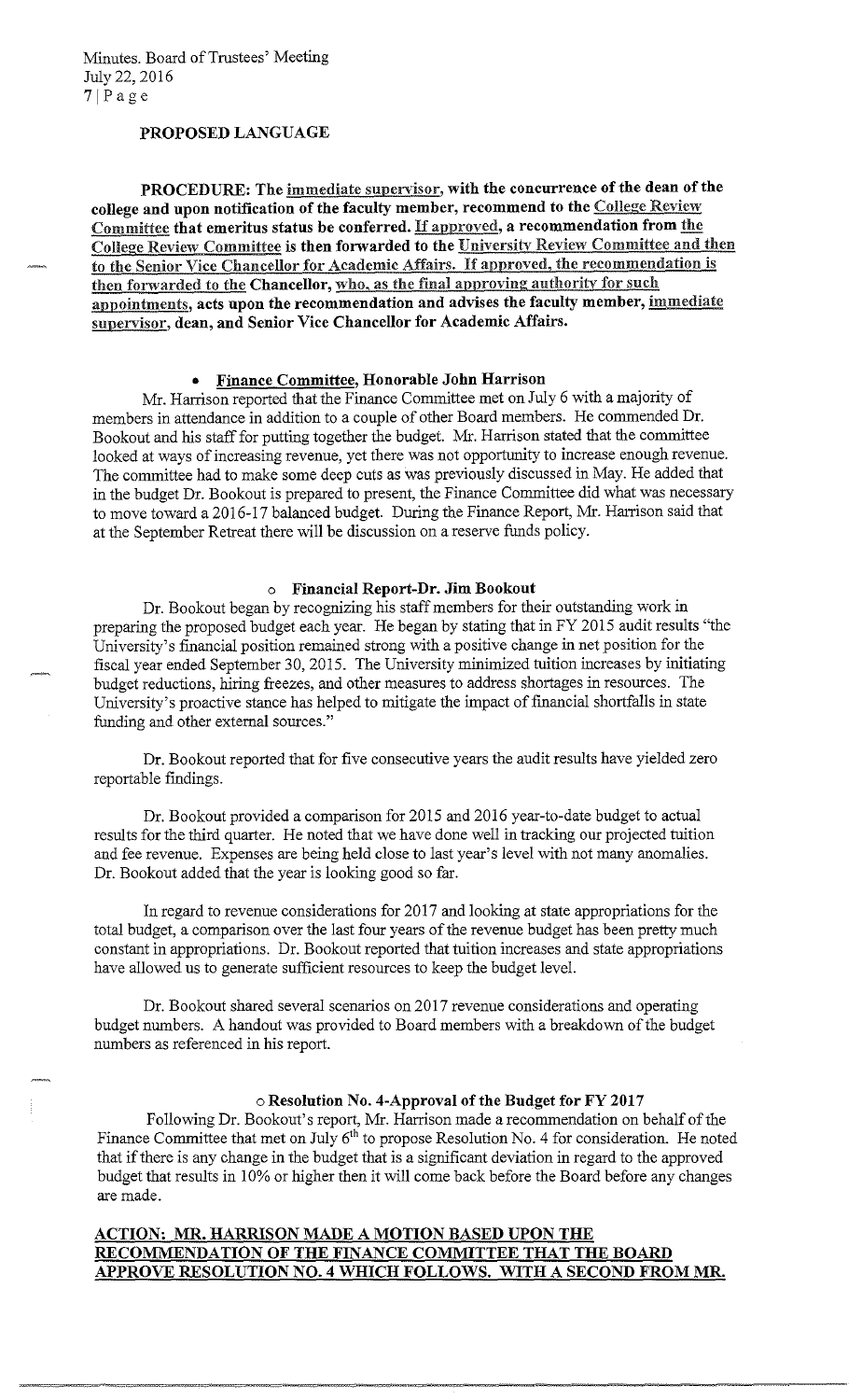Minutes. Board of Trustees' Meeting July 22, 2016 8[Page

**OWEN, THE CHAIR OPENED THE FLOOR FOR DISCUSSION. AT TIDS TIME, MR. JOHNSON POSED THE QUESTION WHICH HE SAID MAY BE BETTER DISCUSSED AT A WORKSHOP OR RETREAT. HE SAID THERE SEEMS TOBE A VAST DIFFERENCE IN WHAT TROY UNIVERSITY RECEIVES FROM THE STATE OF ALABAMA AND WHAT OTHER INSTITUTIONS IN THE STATE RECEIVE. MR. HARRISON RESPONDED TO MR JOHNSON'S QUESTION. MR. JOHNSON SUGGESTED THAT AT THE RETEAT THAT THE BOARD ESTABLISH A COMMITTEE TO COME UP WITH A PLAN TO CONTINUE TO ADDRESS EQUITY. SENATOR DIAL PROVIDED A BRIEF SUMMATION FOR MR. JOHNSON AND REPORTED THAT THERE HA VE BEEN MEETINGS WITH THE GOVERNOR. THE UNIVERSITY HAS HAD SUPPORT FROM THE GOVERNOR IN PAST YEARS HE HAS INCLUDED AN EXTRA \$5M IN HIS BUDGET FOR THE UNIVERSITY. WHEN IT REACHES THE LEGISLATURE, WE TRY TO MAINTAIN THAT AMOUNT AND HA VE RECEIVED ONLY A PORTION OF THE \$SM EACH YEAR ABOVE AND**  BEYOND THE ALABAMA COMMISSION ON HIGHER EDUCATION FORMULA. **<u>SENATOR DIAL ADDED THAT THIS HAS BEEN AN ONGOING PROCESS EACH</u> YEAR. SGA PRESIDENT MS. MELTON POSED THE QUESTION TO THE BOARD ABOUT THE LEVEL OF IMPACT IDGHER EDUCATION DAY HAS IN REGARD TO**  FUNDING ISSUES. SENATOR DIAL RESPONDED SAYING THAT HIGHER **EDUCATION DAY DOES HAVE A POSITIVE IMPACT ON THE LEGISLATURE AND HE ENCOURAGED CONTINUTED PARTICIPATION OF STUDENTS IN THE EVENT. FOLLOWING DISCUSSION, SENATOR DIAL CALLED FOR A VOTE ON RESOLUTION NO. 4. RESOLUTION NO. 4 WAS ADOPTED BY THE BOARD.** 

### **Resolution No 4-Approving the Fiscal Year 2017 Budget**

**WHEREAS,** the administration of Troy University has developed and recommended **the Troy University budget** for FY 2016-2017; and

**WHEREAS,** as the Chancellor has reviewed the revenues and expenditures within the proposed budget and has determined that the proposed budget is fiscally sound; and

**WHEREAS,** the Board members were briefed on various new revenues during the Board meeting in May 2016; and

**THEREFORE, BE IT RESOLVED** by the Board of Trustees on the 22<sup>nd</sup> day of July 2016 that the budget for 2016-2017 fiscal year is approved with the understanding that the Chancellor is authorized to make such changes from time to time as, in his judgment, may be necessary, and that the Board of Trustees will be notified when substantial changes are made or there is a significant deviation from the approved budget that results in an increase of ten percent (10%) or higher; and

**BE IT FURTHER RESOLVED** that the Board of Trustees, due to continued volatility in enrollment trends and certain budgeted cost considerations, authorizes the flexibility for the Chancellor to adjust compensation to faculty, staff and classified employees of the university should it be determined funds will be available for the forthcoming year; such determination shall be concluded at a later date.

#### • **Student Affairs Committee, Honorable Lamar P. Higgins**

Mr. Higgins reported that the Student Affairs Committee has two presentations today enrollment and new student recreation center.

### o **Enrollment Report-Dr. John Dew**

Dr. Dew shared a handout capturing a headcount enrollment analysis. It was noted that last year when the university wrapped up the total full-time enrollment the bottom line was 12,485 and for this year we are down slightly at 12,422. In terms of the part-time students the 2014-2015 figures reflected 11,552 and for 2015-2016 the numbers are at 10,184, a drop of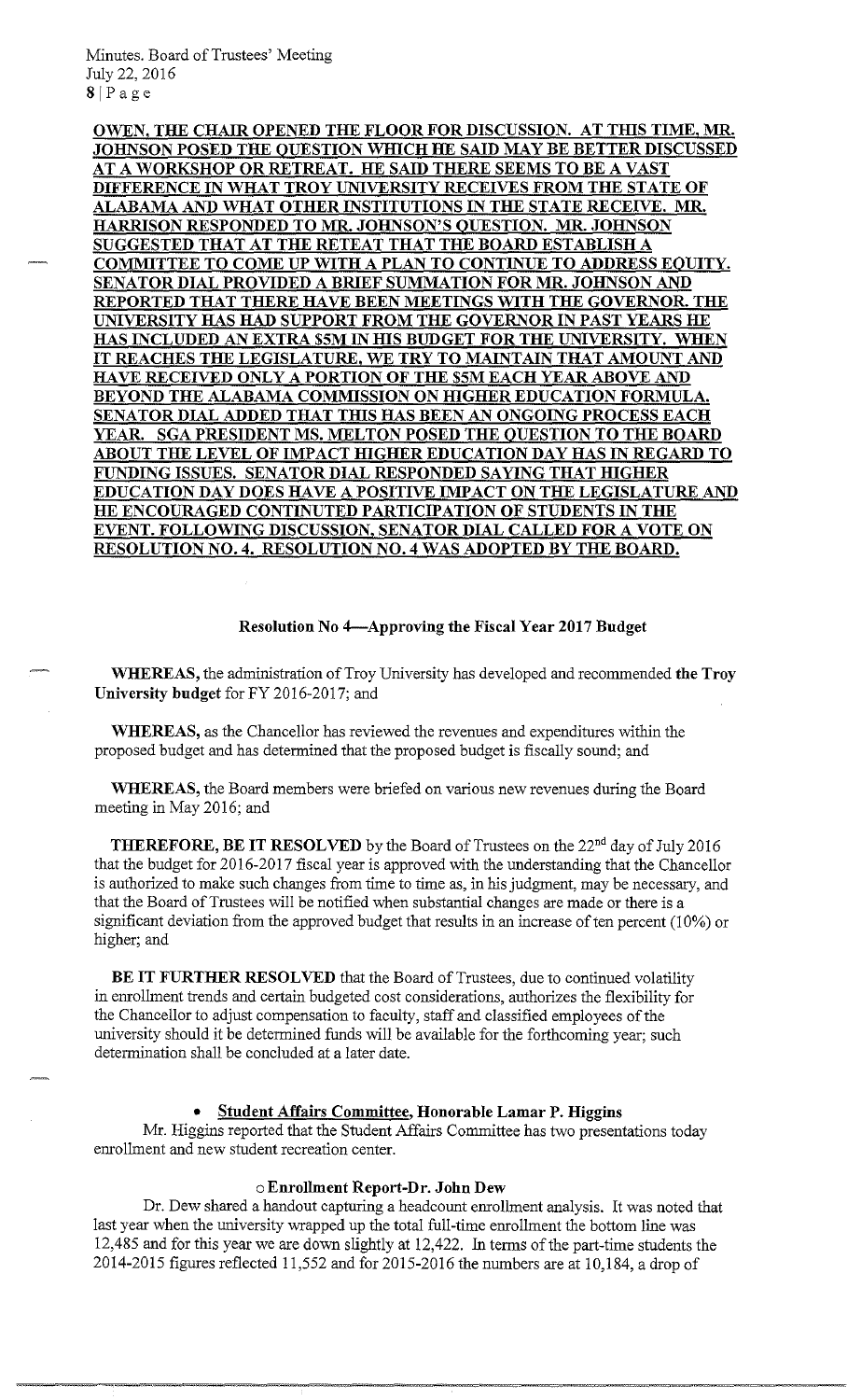Minutes. Board of Trustees' Meeting July 22, 2016  $9$ |Page

11.84. However, the overall numbers show a 5.95% drop in headcount. In terms of credit hour production (CHP), the numbers for the entire year showed 406,176 for 2015 to 395,258 for 2016-a decrease of 2.69%.

A breakdown of the numbers shared by Dr. Dew follows:

#### Fall Semester 2015

- Undergraduate and Graduate CHP up on the Troy Campus-9% increase
- ✓ Montgomery, Phenix City & Dothan-all don in undergraduate and graduate CHP
- $\checkmark$  Online—down 4,000 credit hours
- $\checkmark$  Overall CHP down 3%
- $\checkmark$  Fall 2014 was down 5%
- $\checkmark$  Fall 2013 was down 8%

#### Spring Semester 2016

- $\checkmark$  Undergraduate and graduate CHP up on the Tory Campus
- ✓ Dothan, Montgomery and Phenix City-undergraduate CHP down, but graduate CHP steady or up
- $\checkmark$  Online—down 10,000 credit hours
- $\checkmark$  Overall—CHP down 2%
- $\checkmark$  Spring 2015—CHP down 6%
- $\checkmark$  Spring of 2012—CHP down 8%

Dr. Dew also provided a recruitment update for fall 2016 for undergraduate and graduate. In undergraduate the total applications admitted for fall 2016 was 6,721 and the graduate total numbers of applications admitted was 1,343. In our recruitment efforts, Dr. Dew advised that we have developed a strategy to continue:

- $\checkmark$  To increase full-time residential students at Troy Campus (all-time high last fall—7,469)
	- ► Full-time recruiters added in Mobile and Birmingham
	- ► Engage Florida locations in recruiting full-time students in high schools
	- ► Increase international students by more contact overseas
- $\checkmark$  To stabilize part-time/full-time students at Dothan, Montgomery, Phenix City
	- ► Expand graduate program-Masters in Social W ork-MSM
		- ► Develop capacity for international students
		- ► Emphasize TROY for Troops
		- ► Montgomery media campaign
- To stabilize and increase online students
	- ► New [website--online.troy.edu](https://website--online.troy.edu)
	- ► Increasing Memorandum of Understanding agreements-relationships with companies
	- ► Relocating some recruiting centers for more visibility to community colleges
	- ► Launched a new retention initiative for online students
	- To increase military student enrollments
		- ► Military spouse/dependent scholarships
		- ► Quarterly outreach to Education Services Officers
		- ► Shifting emphasis at Fort Campbell & Fort Bragg to TROY for Troops
- $\checkmark$  To increase overseas international students

---------- ~~= = . -- ---- ---- ·- <sup>~</sup>- . "

► Growth at our new partner location in Malaysia

Mr. Higgins thanked Dr. Dew for his report and added that he likes seeing the enrollment numbers presented by the last three years by campus, online students and international students. This will give a clear picture of our enrollment trends. He added it would be helpful to also see how other institutions are doing. Dr. Dew responded that he will work on presenting these facts in the format requested.

## o **New Student Recreation Center Report-Drs. Bookout/Dew**

Dr. Bookout stated that he and Dr. Dew co-chair the new student rec center project. He provided an explanation as to why the plan is to demolish Sartain. He said that several years ago an engineering study was completed on the facility and out of the study came a recommendation that if we wanted to expand the facility into a full-size student wellness and rec facility it would cost about \$19M to do so. Mr. Higgins referenced back to comments previously shared by a